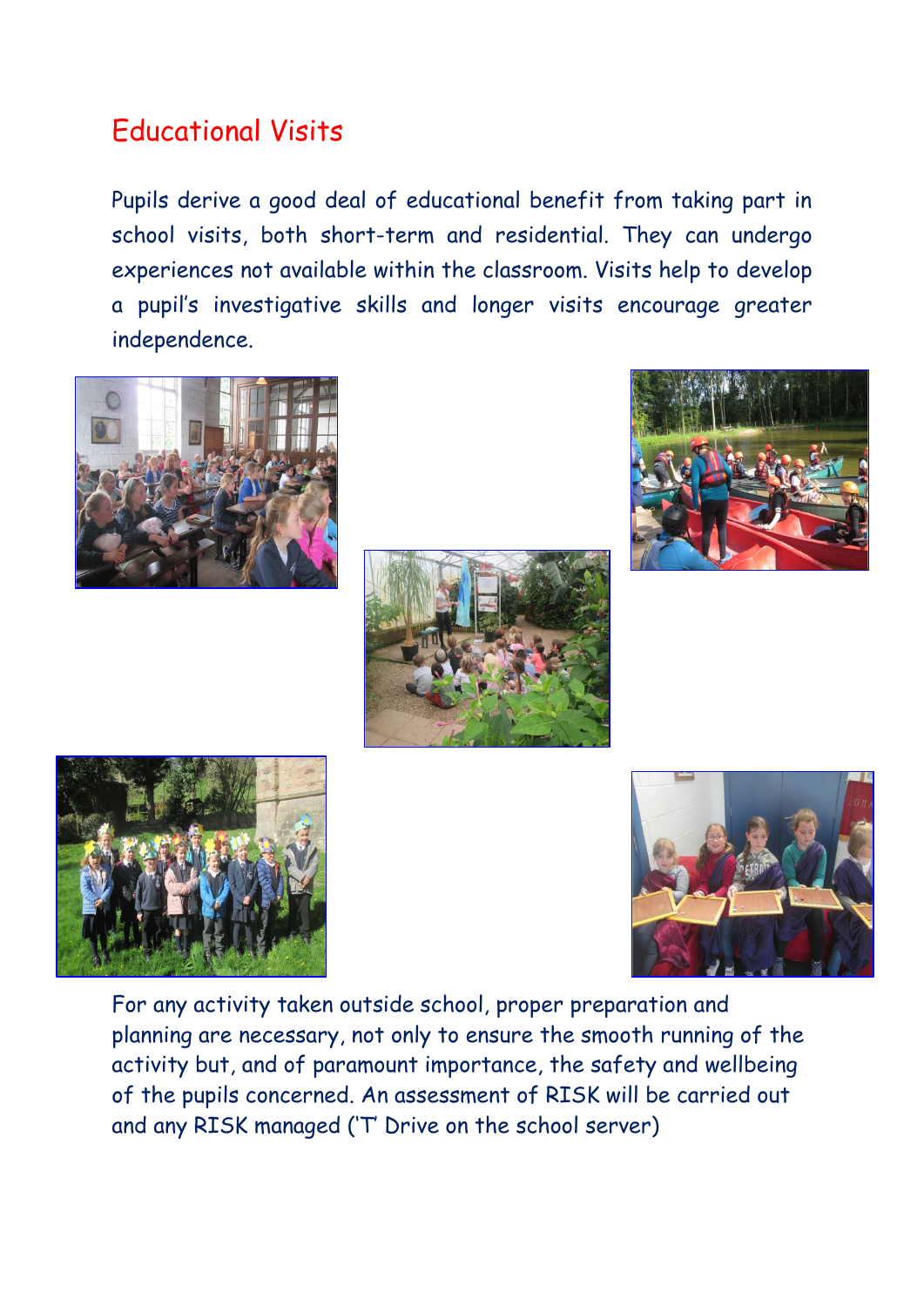#### **PROCEDURE**

### **A.LOCAL**

When pupils join St. Mary's C E Primary School, parents will be asked to sign a consent-form which covers all trips within walking distance of the school, such as church visits, Forest School, nature, and environmental walks within the village. This will cover all excursions of this type and will be reviewed annually.

### **GENERAL**

- 1. A written/verbal proposal for the activity should be presented to the Principal, with full details, including costings and a preliminary risk assessment. A decision on viability will be made by the Principal. For residential trips, the Governors need to give their consent. A Group Leader will oversee the organisation of the trip and a first aider will accompany each trip.
- 2. If consent is given, an information letter will be sent to the parents with a consent form.
- 3. Shortly before the activity, final details will be issued. The Group Leader should carry a mobile phone, a first-aid kit, pupil medical details and emergency contact details which can be printed from the MIS (ScholarPack). Details of a point of contact at school in case of emergencies.
- 4. On successful completion of the activity, the Group Leader will submit a report to the Principal who, in due course will report to the Governing Body.

### **Supervision Ratio**

A minimum of two staff must be present.

- The required **staffing ratios** are:
- Under 5s: 1:4.
- Years 1-3 1:6
- Years 4-6 1-10/15